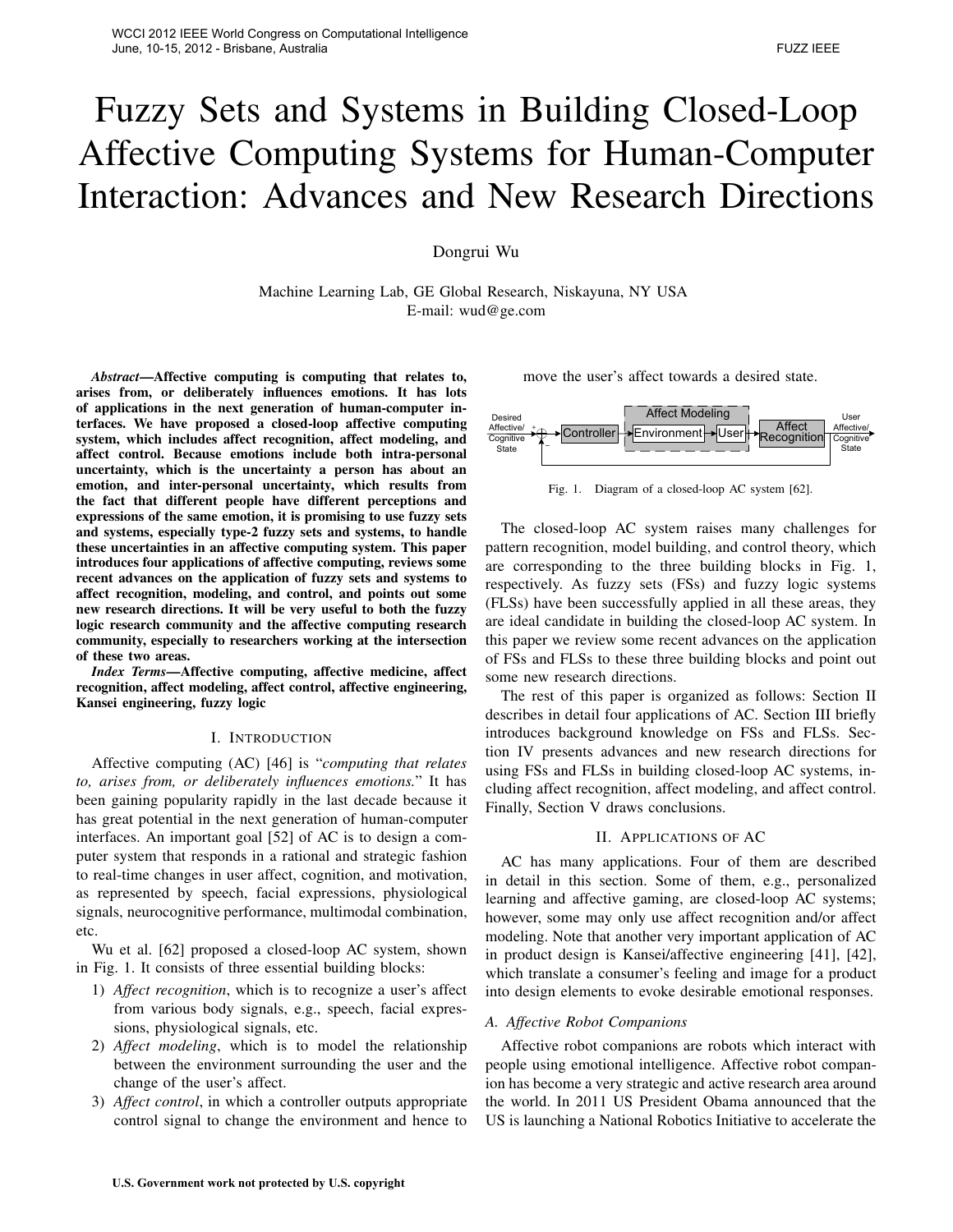development and use of robots in the US that work beside, or cooperatively with, people. The NSF said that methods for the establishment and infusion of robotics in educational curricula and research to gain a better understanding of the long term social, behavioral and economic implications of corobots across all areas of human activity are important parts of this initiative.

The European Union has been particularly supportive to affective robot companion research. The HUMAINE (HUman-MAchine Interaction Network on Emotions) Network of Excellence was established in 2004, which now has 33 partners from 11 countries. It established the bi-annual International Conference on Affective Computing and Intelligent Interaction, and the IEEE/ACM Transactions on Affective Computing. The COGNIRON (Cognitive Robot Companion) project (2004-2008) involved 10 European partners and aimed at developing robots able to serve humans as assistants or companions, and able to learn new skills and tasks in an open-ended way and to grow their capacities in constant interaction with human. The COMPANIONS project (2006-2010) involved 14 partners across the Europe and the US to develop virtual companions for conversation to change the way people think about the relationships of people to computers and the Internet. The CompanionAble project (2008-2011) aims to develop integrated cognitive assistive and domotic companion robotic systems for ability and security. The LIREC (Living with Robots and Interactive Companions, 2008-2012) project is a collaboration of 10 European partners to create a new generation of interactive, emotionally intelligent companions that is capable of long-term relationships with humans. The SERA (Social Engagement with Robots and Agents) project (2009-2010) aims to advance science in the field of social acceptability of verbally interactive robots and agents, with a view to their applications especially in assistive technologies (companions, virtual butlers). The KSERA (Knowledgeable Service Robots for Aging) project (2010-2013) aims to develop a socially assistive robot that helps elderly people with their daily activities, care needs and self-management of their disease. The RoboCom (Robot Companions for Citizens) project is one of the six candidates for the two  $\in$ 1billion 10-year (2013-2022) Future and Emerging Technologies Flagships. RoboCom is an ecology of sentient machines that will help and assist humans in the broadest possible sense to support and sustain our welfare. It will have soft bodies based on the novel integration of solid articulated structures with flexible properties and display soft behavior based on new levels of perceptual, cognitive and emotive capabilities.

#### *B. Personalized Learning*

Personalized learning is selected by the US National Academy of Engineering as one of its 14 Grand Challenges [1]. The idea is that "*instruction can be individualized based on learning styles, speeds, and interests to make learning more reliable. ... Personal learning approaches range from modules that students can master at their own pace to computer programs designed to match the way it presents content* *with a learner's personality.*" We believe that a learner's affective/cognitive state is also an important consideration in personalized learning.

Research on affect [50] has shown that affect can be represented as points in a multi-dimensional space. One of the most frequently used affect spaces consists of three dimensions [11]:

- *Valence*, which ranges from *negative* to *positive*.
- *Arousal*, which ranges from *low* to *high*.
- *Dominance*, which ranges from *weak* to *strong*.

Among them, arousal is closely related to a subject's performance in mental tasks. According to the well-known Yerkes-Dodson Law [72], performance is a non-monotonic function of arousal, as shown in Fig. 2. Performance increases with arousal when the arousal level is low, then reaches its peak at the optimal arousal level, and then decreases as arousal continues to increase. So, in a personalized learning system, it is very important to be able to identify the learner's optimal arousal level and to recognize whether or not the learner's actual arousal level is close to that optimal level.



Fig. 2. The Yerkes-Dodson Law.

The above idea has been used in the MIT Media Lab Affective Learning Companion project, in which a computerized learning companion was built to facilitate the student's own efforts at learning, by occasionally prompting with questions or feedback, and by watching and responding to the affective state of the student, e.g., watching for signs of frustration and boredom that may precede quitting, for signs of curiosity or interest that tend to indicate active exploration, and for signs of enjoyment and mastery which may indicate a successful learning experience.

## *C. Affective Gaming*

Affective gaming, which is referred to by Gilleade et al. [17] as "*where the player's current emotional state is used to manipulate gameplay,*" is gaining popularity rapidly recently. Most affective games use physiological signals, including electroencephalography (EEG), electrocardiography (ECG), electromyography (EMG), electrodermal activity (EDA), respiration, temperature, etc, to recognize the player's current emotional state [27], [43]. Pope and Palsson [48] argued that "*entertaining games that incorporate biofeedback in the background may offer a palatable and effective way to systematically guide the cerebral rewiring occurring during prolonged video game playing towards fostering creativity,*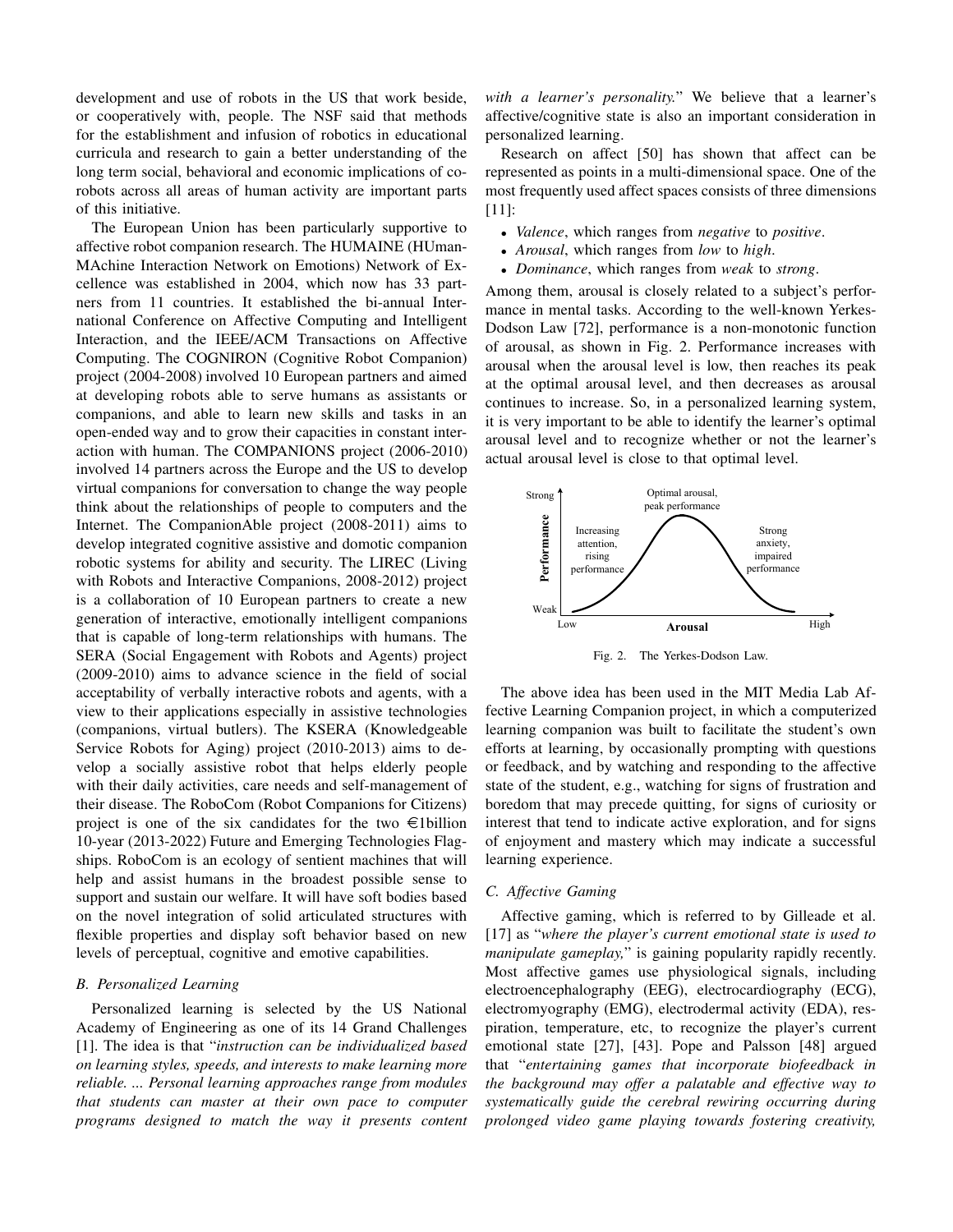*concentration skills, precision motor skills, and other valuable abilities.*"

Gilleade et al. [17] distinguished between two types of feedbacks in affective gaming using physiological signals: biofeedback, where "*the player explicitly participates in controlling their physiological responses in order to control the game world,*" and affective feedback, where "*the physiological changes in the loop are uncontrolled. ... the players may not even be aware that their physiological state is being sensed during play of an affective videogame as the intension is to capture their normal affective reactions.*" They proposed three high level design heuristics for affective gaming: *assist me, challenge me*, and *emote me* (ACE). In *assist me* gameplay, the player's emotional state (e.g., frustration) can be used to adjust the game accordingly to assist the player (e.g., to reduce frustration). In *challenge me* gameplay, "*the player's engagement as measured through their arousal level can be used to dynamically alter the challenge the game provides, thus suiting the individual player better.*" This design heuristics can also be used in personalized learning software design. In *emote me* gameplay, the game can modify its content to provoke the intended emotions according to the user's actual emotional state, e.g., to make the user happy or relaxed.

Nacke et al. [40] distinguished between direct and indirect physiological controlled games, which are corresponding to Gilleade et al.'s definition of biofeedback and affective feedback, respectively. Their experiments suggested that "*direct physiological sensors should be mapped intuitively to reflect an action in the virtual world,*" and "*indirect physiological input is best used as a dramatic device in games to influence features altering the game world.*"

## *D. Affective Medicine*

People have known for a long time that emotion can affect human health [7]. For example, it was found that negative emotions like stress or depression weaken the human immune system [18], and positive emotions like laughter improve the functions of the immune system [5]. So, the integration of AC with medical informatics is a natural move.

The term "affective medicine" was first introduced by Picard in 2002 [47] to denote the integration of AC with medical informatics. According to Smith and Frawley [53], there are two scenarios for affective medicine: 1) emotional user interfaces in virtual environments for healthcare professionals and patients; and, 2) emotions in computer as support for psychiatry. Numerous research and applications have been made in both scenarios [33].

One popular application of affective medicine is Autism treatment [24]. According to the NIH, Autism is a developmental disorder that appears in the first three years of life, and affects the brain's normal development of social and communication skills. Autistic children prefer a predictable and structured environment, and to be in control of the interaction. As a result, affective robots and affective human-computer interaction are promising approaches for Autism treatment [12], [39]. AC researchers have been designing novel sensors

(e.g., the Zeo personal sleep coach, which allows people to track their sleep cycles over time; the Q-sensor, which measures skin conductance; and the Basis, which detects heart rate from the wrist and tracks movement, skin and ambient temperature, and skin conductance) and machine learning algorithms to infer a person's affective or cognitive state from various body signals, and developing machines that respond affectively and adaptively to these states.

MIT Technology Review recently had a section on *The Measured Life* [2], which explores new tools and trends in self-tracking, a growing movement in which people monitor various personal metrics in order to make more informed choices about living a healthier and more productive life. These tools can be used in tele-home healthcare [31], another area that has received great attention from the AC community. Healthcare services can benefit from knowing a client's cognitive and emotional states in real-time. The physiological signals recorded in everyday life contain very valuable health information and are complementary to clinic data.

## III. FUZZY SETS AND FUZZY LOGIC SYSTEMS

FSs and FLSs have been successfully applied in many areas. In this section we briefly introduce some background knowledge on type-1 (T1) and type-2 (T2) FSs and FLSs.

## *A. Type-1 Fuzzy Sets (T1 FSs)*

T1 FS theory was first introduced by Zadeh [73] in 1965. An example of a T1 FS, *X*, is shown in Fig. 3(a). When only integer numbers are considered in the *x* domain, the T1 FS can be represented as  $\{0/2, 0.5/3, 1/4, 1/5, 0.67/6, 0.33/7, 0/8\}$ , where 0/2 means that number 2 has a *membership degree* of 0 in the T1 FS *X*, 0.5/3 means number 3 has a membership degree of 0.5 in the T1 FS *X*, etc. In contrast, for a crisp set, the membership degree of each element in it can be either 0 or 1; there is no value (e.g., 0.5) in between.



Fig. 3. Examples of a T1 FS (a) and an IT2 FS (b).

The *membership function*,  $\mu_X(x)$ , of a T1 FS can either be chosen based on the user's opinion (hence, the membership functions from two individuals could be quite different depending upon their experiences, perspectives, cultures, etc.), or, it can be designed using optimization procedures [59].

## *B. Type-1 Fuzzy Logic Systems (T1 FLSs)*

Fig. 4 shows the schematic diagram of a T1 FLS. Knowledge is embedded within the rulebase in the form of rules whose antecedent and consequent are T1 FSs that partition the input and output domains. The crisp inputs are fuzzified into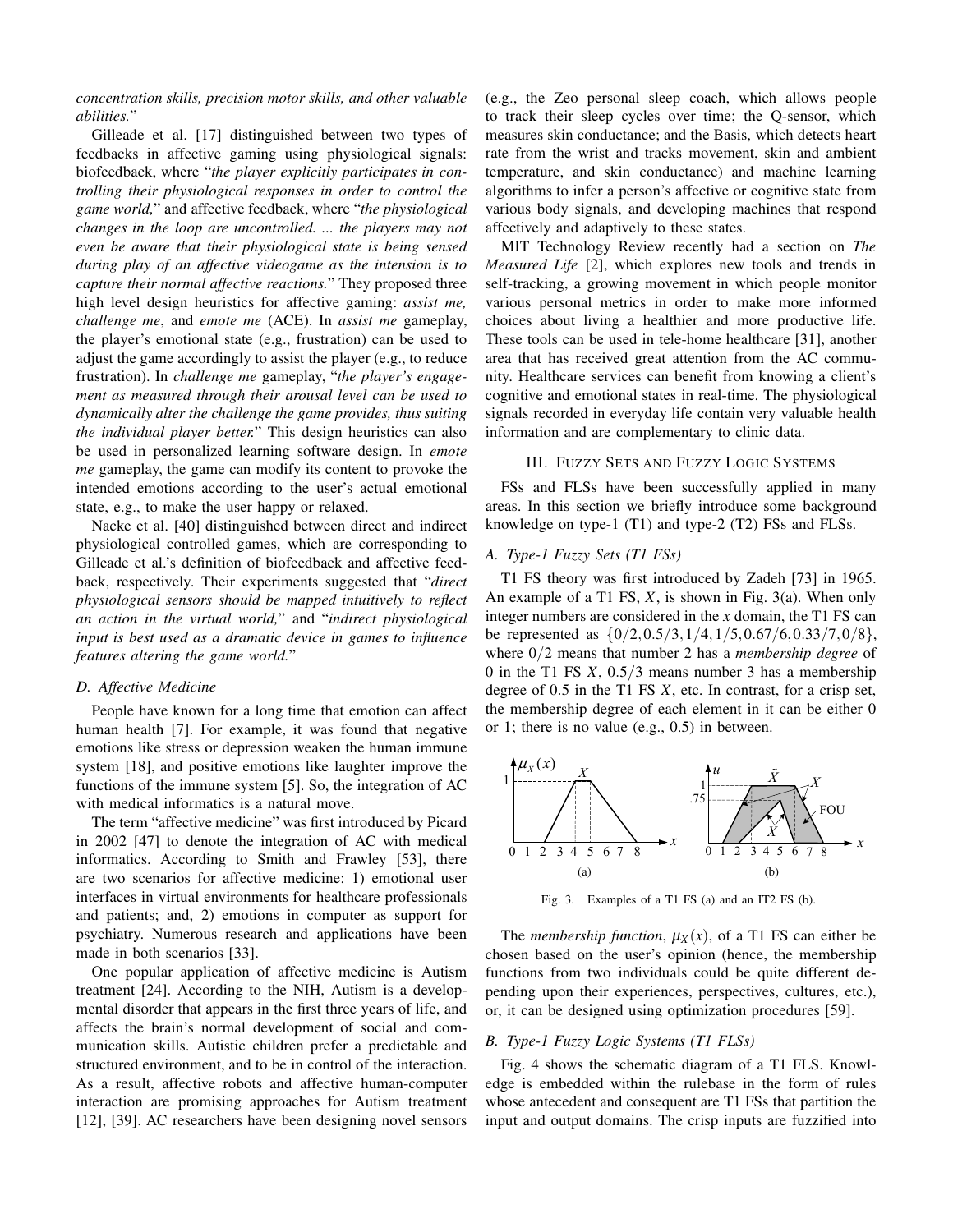T1 FSs, which are converted to a new T1 FS by the inference engine. The defuzzifier transforms this new T1 FS into a crisp output. In summary, though FS operations are used in a T1 FLS, it still maps crisp inputs into a crisp output.



#### *C. Type-2 Fuzzy Sets (T2 FSs)*

Despite having a name which carries the connotation of uncertainty, research has shown that there are limitations in the ability of T1 FSs to model and minimize the effect of uncertainties [61]. This is because a T1 FS is certain in the sense that its membership grades are crisp values. Recently, T2 FSs [74], characterized by membership functions that are themselves fuzzy, have been attracting interests. Interval type-2 (IT2) FSs [37], a special case of T2 FSs, are currently the most widely used for their reduced computational cost.

An example of an IT2 FS,  $\hat{X}$ , is shown in Fig. 3(b). Observe that unlike a T1 FS, whose membership for each  $x$  is a number, the membership of an IT2 FS is an interval. For example, the membership of number 3 is [0.25, 1], and the membership of number 5 is  $[0.75, 1]$ . Observe also that an IT2 FS is bounded from the above and below by two T1 FSs,  $\overline{X}$  and *X*, which are called *upper membership function* and *lower membership function*, respectively. The area between  $\overline{X}$  and  $\underline{X}$ is the *footprint of uncertainty* (FOU).

T2 FSs are particularly useful when it is difficult to determine the exact membership function, or in modeling the diverse opinions from different individuals. They are very popular in computing with words [38], where it is argued that they can model both intra-personal uncertainty (the uncertainty a person has about a word) and inter-personal uncertainty (the uncertainty that a group of people have about the word, because words mean different things to different people). As emotions also have both intra-personal uncertainty (the uncertainty a person has about an emotion) and inter-personal uncertainty (which results from the fact that different people have different perceptions and expressions of the same emotion), T2 FSs should also find wide applications in AC, as elaborated in the next section.

#### *D. Interval Type-2 Fuzzy Logic Systems (IT2 FLSs)*

Fig. 5 shows the schematic diagram of an IT2 FLS. It is similar to its T1 counterpart, the major difference being that at least one of the FSs in the rulebase is an IT2 FS. Hence, the outputs of the inference engine are IT2 FSs, and a type-reducer is needed to convert them into a T1 FS before defuzzification can be carried out [37].

Fuzzy logic control has been one of the most successful application areas of IT2 FLSs. Many experiments have shown that IT2 fuzzy logic controllers (FLCs) are better able to cope with noises, disturbances, and modeling uncertainties than



Fig. 5. An IT2 FLS.

their T1 counterparts [20], [68], [69]. Wu [61] has pointed out several reasons:

- 1) An IT2 FS can better model intra-personal uncertainty and inter-personal uncertainty, which are intrinsic to natural language, because the membership grade of an IT2 FS is an interval instead of a crisp number in a T1 FS.
- 2) Using IT2 FSs to represent the FLC inputs and outputs will result in the reduction of the rulebase when compared to using T1 FSs, as the ability of the footprint of uncertainty to represent more uncertainties enables one to cover the input/output domains with fewer FSs. This makes it easier to construct the rulebase using expert knowledge and also increases robustness.
- 3) An IT2 FLC can give a smoother control surface than its T1 counterpart, especially in the region around the steady state (for a Proportional-Integral controller this means both the error and the change of error approach 0). This will help reduce oscillations.
- 4) IT2 FLCs are more adaptive and they can realize more complex input-output relationships which cannot be achieved by T1 FLCs.
- 5) IT2 FLCs have a novelty that does not exist in traditional T1 FLCs: in an IT2 FLC *different* membership grades from the same IT2 FS can be used in different rules, whereas for traditional T1 FLC the *same* membership grade from the same T1 FS is always used in different rules. This again implies that an IT2 FLC is more complex than a T1 FLC and it cannot be implemented by a T1 FLC using the same rulebase.

## IV. FSS AND FLSS IN BUILDING CLOSED-LOOP AC **SYSTEMS**

In this section we review some recent advances on the application of FSs and FLSs in building closed-loop AC systems and point out some new research directions. We consider affect recognition, affect modeling, and affect control, separately.

#### *A. Affect Recognition*

Affect recognition in this paper means to recognize affects from body signals. Ellison and Massaro [14] had performed experiments to verify that the fuzzy logical model of perception (FLMP) [36] fit the human judgments significantly better than an additive model, and they questioned previous claims of categorical and holistic perception of affect. They argued that [14] "*because analyses under the FLMP allow participants to respond to stimuli with a continuum of responses rather than an arbitrarily forced categorization, the model should allow a*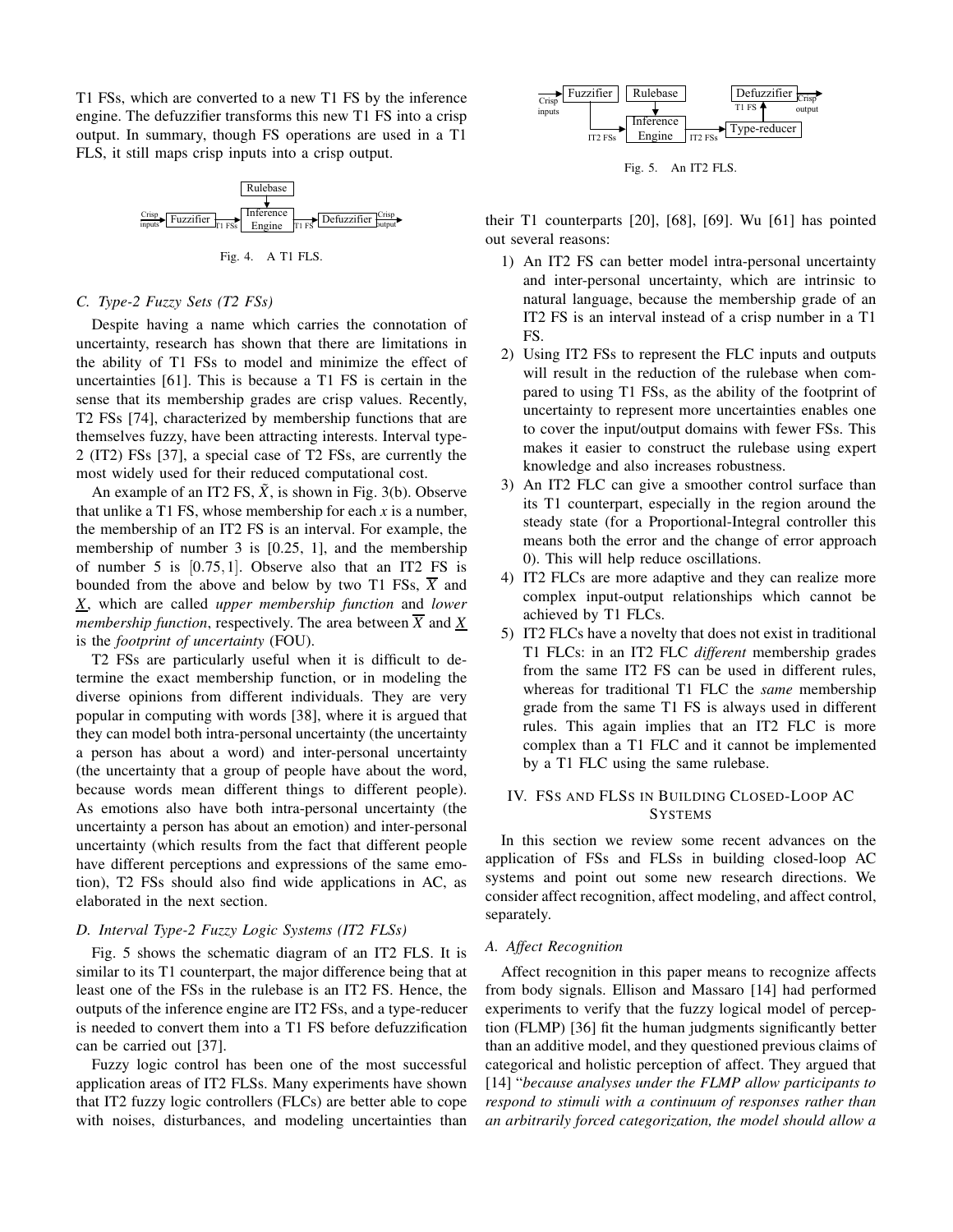*more precise exploration of the question of the processing of a continuum of facial affect changes.*" Heide et al. [58] also argued that "*fuzzy logic is the perfect tool for its (computational model of affect and emotion) implementation, for the modeling of core affect dynamics, the linguistic description of emotions, the description of a cognitive rule base, as well as the mapping between the core affect level and the cognitive level.*"

In fact, FSs and FLSs have been extensively used in affect recognition from various body signals, e.g., speech [19], [29], facial expressions [6], [56], and physiological signals [35], [49]. Lee and Narayanan [29] used a FLS to classify emotions into two classes (negative and non-negative) from speech signals. Grimm et al. [19] used a FLS to estimate the continuous values of emotions in the 3D space of Valence, Activation, and Dominance, from speech signals. Tsapatsoulis et al. [56] used a FLS to recognize six basic emotions from facial expressions represented by the MPEG-4 Facial Definition Parameter Set. Balomenos [6] employed FSs in facial expression analysis, and then combined the results with Hidden Markov Models based gesture analysis, for emotion classification. Rani et al. [49] studied affect recognition from physiological signals using FLS and compared it with a regression tree approach. Mandryk et al. [35] used EDA, EMG and heartrate to estimate arousal and valence levels in an interactive game play environment. Khushaba et al. [26] developed an efficient fuzzy mutual information based wavelet packet transform feature extraction method for classifying the driver drowsiness state into one of predefined drowsiness levels from physiological signals.

Many of the above fuzzy logic approaches have achieved outstanding performance. However, all of them used T1 FSs. As research has shown T2 FSs are better able to handle both intra-personal uncertainty and inter-personal uncertainty, it is natural to extend these approaches to T2 FSs and FLSs. There has been only limited research in this direction. Konar, Chakraborty and their co-authors [21], [34] used T2 FSs to recognize emotions from facial expressions and achieved 96.67% accuracy in their experiment, outperforming many other approaches including multi-layer perceptron, radial basis function network, support vector machine, Bayesian classifier, principal component analysis, T1 FS approach and an IT2 FS approach. It is very interesting to extend many previous approaches on T1 FSs and FLSs to T2 and see whether there are performance improvements. This will benefit both the fuzzy logic community and the AC community.

Additionally, there are several new machine learning approaches that can be combined with the fuzzy logic approach for more efficient and reliable affect recognition, particularly, preference learning [16], [71] and transfer learning [45].

Rating and pairwise preference are two popular selfreporting schemes in user studies. Yannakakis [71] proposed a *comparative affect analysis* experimental protocol for efficiently capturing human response of preference. For each pair of different experimental settings *A* and *B*, subjects report their emotional preference using a 4-alternative forced choice (4- AFC) protocol:

- 1) *A* (*B*) felt more *E* than *B* (*A*)
- 2) Both felt equally *E*, or
- 3) Neither of the two felt *E*

where  $E$  is the emotional state under investigation, e.g., boring, exciting, etc. Then preference learning is used to build a model to infer the preference relationship for new experimental setting from the subject's body signals. Fuzzy logic can be used to enhance the 4-AFC design, e.g., a statement like "*A* felt *much (slightly)* more exciting that *B*" is more informative than "*A* felt more exciting that *B*." The terms like "slightly more" and "much more" can be modeled by FSs. Also, fuzzy logic techniques can be used in building the preference learning model, which has never been investigated before.

A major assumption in many classification and prediction algorithms is that the training and test data are in the same feature space and have the same distribution [45]. However, it does not hold in many real-world applications. For example, in our previous experiment [62] on arousal classification from physiological signals a subject's physiological responses at a certain arousal level are generally quite different from another's. In such cases, knowledge transfer, if done successfully, would greatly improve the learning performance by eliminating much training example acquisition efforts. Transfer learning [45] is a framework for addressing this problem. Particularly, in AC transfer learning can be viewed as a promising approach for handling individual differences, or the inter-personal uncertainty. We have introduced an inductive transfer learning approach for arousal classification from physiological signals [67] and achieved good results. A *k*-nearest neighbors classifier was used; however, it handles only the inter-personal uncertainty explicitly through transfer learning. It seems promising to develop a fuzzy logic based transfer learning approach, in which FSs can be used to handle the intra-personal uncertainty. Moreover, a T2 FS based transfer learning approach may also enhance the transfer learning's ability to handle the inter-personal uncertainty.

## *B. Affect Modeling*

It is well-known in the psychology literature that many environment factors [22], [28], [44] and social interactions [4], [54] can affect people's affects. Laukka's study [28] on 500 community living older adults in Sweden showed that "*listening to music is a common leisure activity encountered in many everyday situations, and that listening to music is a frequent source of positive emotions for older adults.*" Averett and Heise [4] believed that there is a formal mathematical model that predicts what emotion a person will experience after participating in a social interaction. Affect modeling in this paper means to model the relationship between the environment (music, color, weather, waiting time in traffic, difficulty level of a game, pace of a learning module, etc) surrounding the user and the affect of the user, or the relationship between the change of the environment settings and the user's affect. Once a model is available, we can use a controller to set the appropriate environment or to change the environment dynamically to move the user's affect towards a desired state.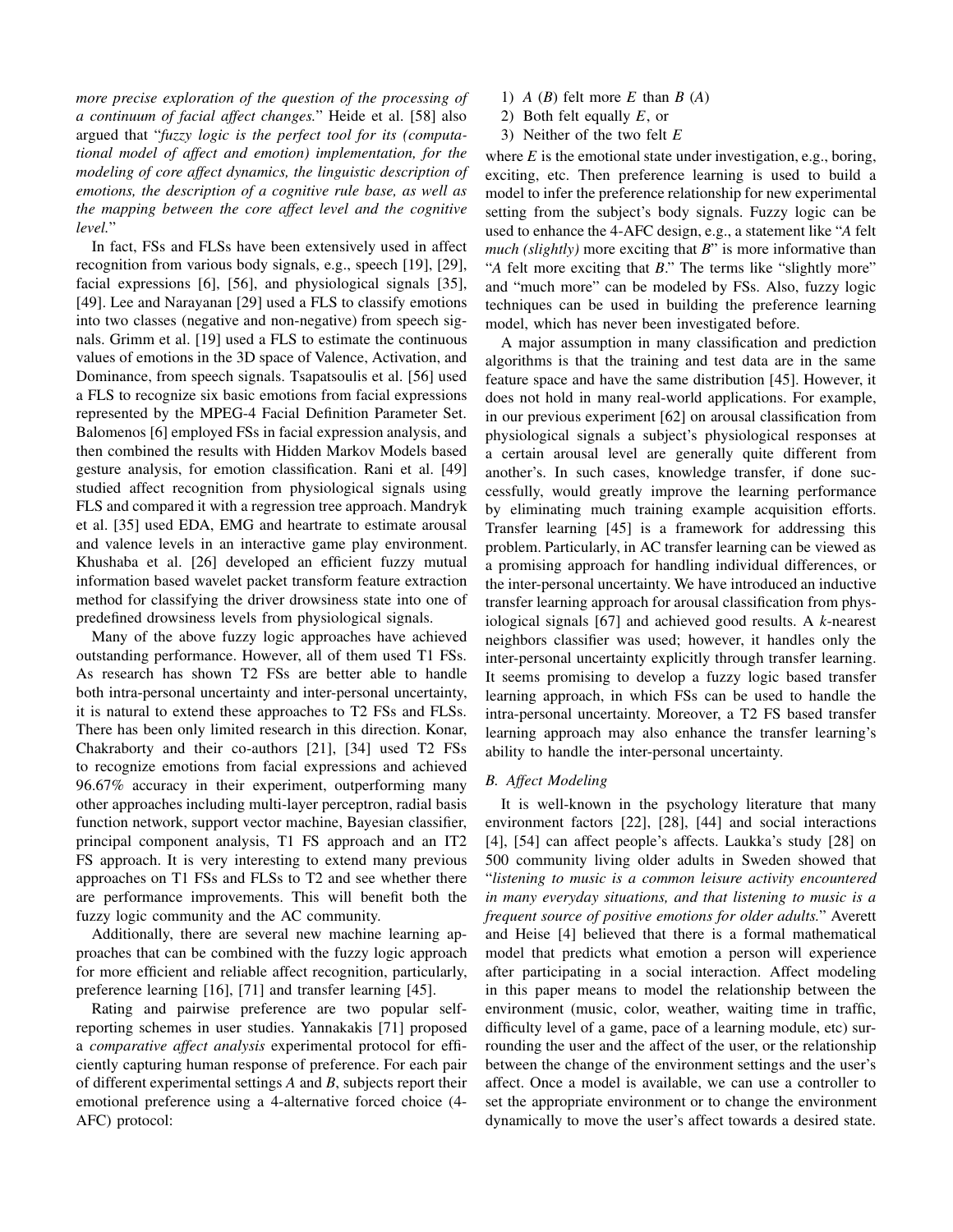Clearly, affect modeling is very subjective, and it also includes both intra-personal uncertainty (a person may display different affects in the same environment at different times, and an environment setting may elicit several different affects that are hard to distinguish) and inter-personal uncertainty (different people may display different affects in the same environment). Fuzzy logic, especially T2 fuzzy logic, is very promising in handling these uncertainties. Another reason for using fuzzy logic in affect modeling is pointed out by Heide et al. [58] as "*the large majority of computational systems on affect and emotion use rules to express cognitive functions such as appraisal and coping processes. These processes work on the fuzzy emotion concepts. Fuzzy concepts together with cognition which is expressed in the form of rules suggest the use of a fuzzy logic rule base system for the modeling of cognition.*"

In fact there has been considerable research on affect modeling using fuzzy logic. A relatively simple affect modeling task is to recognize the affects/emotions conveyed by different environment settings (instead of body signals in the previous subsection). Many different environment settings have been considered so far. Friberg [15] used a FLS to map cue values extracted from tone parameters such as tempo, sound level and articulation from music into three emotion classes (happiness, sadness, and anger). Yang et al. [70] used two FLS approaches to classify the emotions expressed by music into four classes (negative/positive  $\times$  Valence/Arousal). Jun et al. [23] used a FLS to estimate the continuous valence and arousal values from music signals. Um et al. [57] used a FLS and a neural network to evaluate the emotions expressed by color patterns. Subasic and Huettner [55] proposed a method to integrate fuzzy logic with natural language processing for analyzing the affect content in free text. Li and Wang [30] modeled the relationship between traffic conditions at intersections (waiting time and road alignments) and driver emotions using a FLS. Achiche and Ahmed [3] used a FLS to describe the relationship between geometric information of a 3D object and the intended emotion.

A more advanced affect modeling task involves modeling the dynamic change of affects under environment change and social interactions. El-Nasr and Yen [13] proposed a Fuzzy Logic Adaptive Model of Emotions (FLAME) to produce emotions and to simulate the emotional intelligence process. In a related work, El-Nasr and Skubic [51] used FLSs to estimate the intensities (e.g., low, medium, or high) of three emotions (anger, pain, and fear) individually from physical damage, sound, brightness, anxiety, etc, and then another FLS to determine the behavior of a robot according to the emotional intensity and the surrounding environment.

As pointed out by Heide et al. [58], rules are very important in affect modeling. There are several challenges associated with the rules:

1) Rules are usually expressed linguistically; so the first questions is how to model these linguistic terms. As we have mentioned, to incorporate both intra-personal and inter-personal uncertainties, it is best to model them by T2 FSs. There have been some systematic approach to obtain IT2 FS word models from survey data [32], [66], which should be very useful here. Liu and Mendel's Interval Approach [32] has been used by Kazemzadeh et al. [25] to encode emotional words by IT2 FSs. Then, by considering the similarity among these words [63] they can reduce a large vocabulary to a small one or to translate between these words.

- 2) Sometimes we have numerical data, which need to be mapped into rules so that they can be used by the FLS. There can be different approaches for generating rules from data [60], [65], given the linguistic terms have been defined. Particularly, the linguistic summarization approach [65] can be applied to both T1 and IT2 FSs.
- 3) How to make use of the rules? Perceptual reasoning [38], [64] is to infer the output for a new scenario based on rules. Its output is an IT2 FS, which can be mapped into a linguistic recommendation for the ease in understanding. It is very suitable for social decisionmaking where rules and natural language are preferred, e.g., in affective modeling.

We plan to apply the above new techniques, which were originally developed for computing with words [38], to affect modeling in our future research.

## *C. Affect Control*

Affect control is to generate appropriate control signal to change the environment and hence to move the user's affect towards a desired state. As we have seen in Section II-C, affect control (feedback) using physiological signals have been widely used in affective gaming. However, to the best knowledge of the author, Chakraborty, Konar and their coauthors [8]–[10] are the only ones working on affect control applications other than gaming. Interestingly enough, they used fuzzy logic based approaches.

Chakraborty et al. [10] provided a scheme for human emotion recognition from facial images, and its control, using fuzzy logic. They assigned numerical indices to four emotions (4 to happy, 3 to anxious, 2 to sad, and 1 to disgusted) so that the difference (error) between the desired emotion and the user's actual emotion can be computed. They then generated fuzzy rules like "If error is Small and error is Positive, Then apply positive influence of small strength." The membership functions were determined by trail-and-error. After defuzzification the FLC output a crisp value indicating the strength of the audiovisual movie that should be presented to the user for affect control. Experimental results showed that the proposed control scheme had good accuracy and repeatability.

However, because the above FLC requires many parameters of emotional dynamics, which are very difficult to extract, Chakraborty et al. [8] also proposed a fuzzy automata based approach. First, they obtained the state transition memberships for all possible stimuli (audiovisual movies), and then marked specific state transitions corresponding to the highest memberships due to occurrence of a given input stimulus in a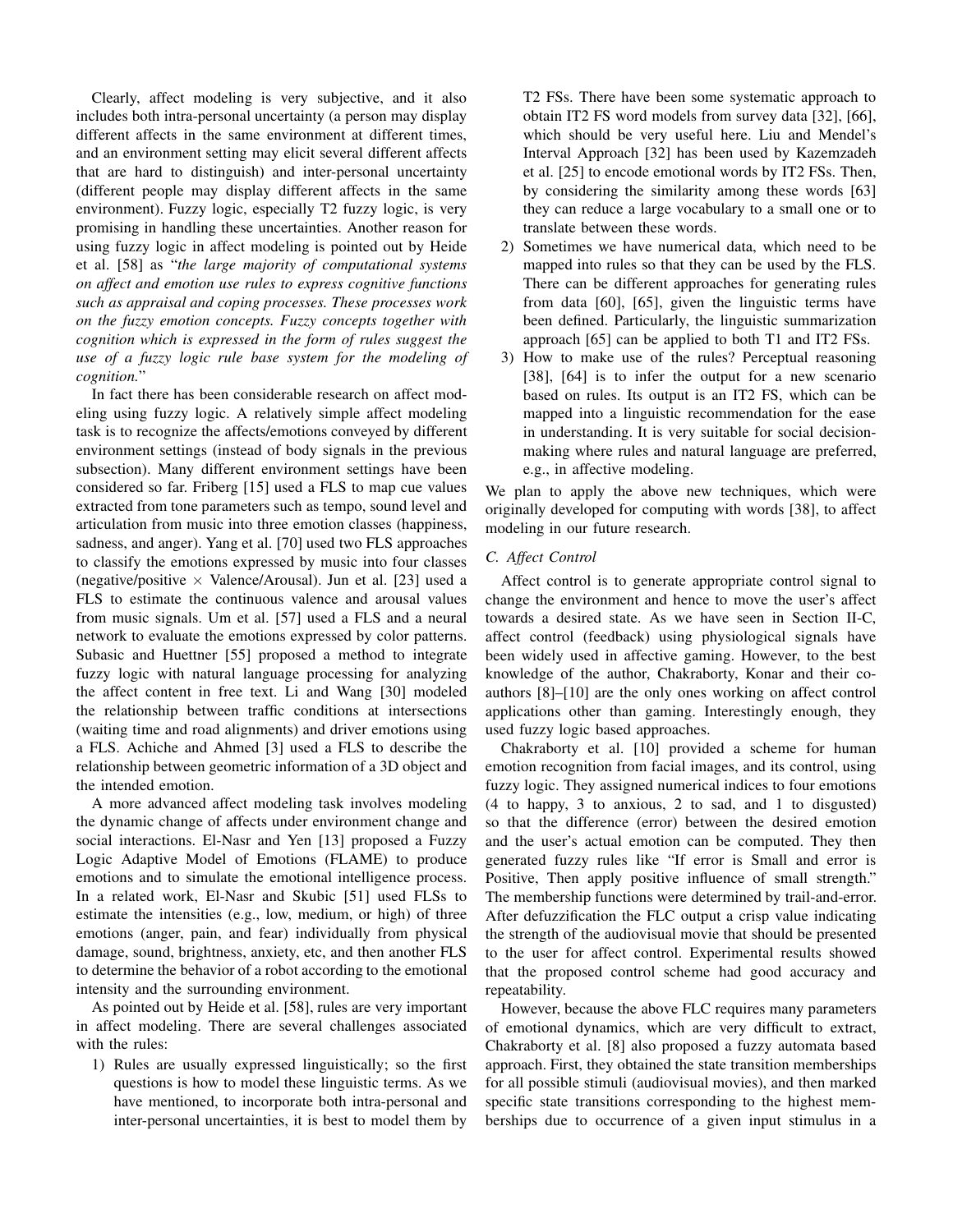predefined state. They then identified all alternative sequence of transitions between a predefined staring and goal state and determined the most reliable sequence. The input stimulus corresponding to this sequence was then presented in order. Their experiment included 100 undergraduate students and 50 audio-visual stimuli and showed 86% accuracy in obtaining the goal emotional state from a starting state. Their method has many interesting applications, e.g., psycho-therapy to control the emotional state of the subject to relaxed/happy state from fear/anger/anxiety state.

Clearly, more advanced fuzzy logic techniques can be used to design the affect controllers. As we have seen from the previous two subsections, both affect recognition and affect modeling involve lots of uncertainties, and hence the controller must be able to cope with them effectively. Research [61] has demonstrated that IT2 FLCs are very robust to noises, disturbances, and modeling uncertainties, which makes IT2 FLCs an ideal candidate for affect control. However, realworld experiments are needed to verify this proposal.

Another challenge with FLCs in affect control is how to tune the parameters of the membership functions and the rules. Chakraborty et al. [8] did that manually by trial-and-error, which is very difficult and time-consuming. As optimization algorithms like the Genetic Algorithms have been widely used in FLC design for traditional control applications [68], [69], it is meaningful to examine how evolutionary algorithms can be used in affect control. However, an important requirement for using an optimization algorithms is that we need to be able to define an objective (cost) function so that the fitness of a design candidate can be evaluated. The 3D representation of emotions is preferred here because it is easier to compute the difference between different emotions, and sometimes we may be only interested in controlling one dimension of the emotion, e.g., valance in affective robot companion, arousal in personalized learning software, etc.

#### V. CONCLUSIONS

Affective computing has lots of applications in the next generation of human-computer interfaces. Because emotions include both intra-personal uncertainty, which is the uncertainty a person has about an emotion, and inter-personal uncertainty, which results from the fact that different people have different perceptions and expressions of the same emotion, it is promising to use FSs and FLSs, especially T2 FSs and FLSs, in affective computing. In this paper we have introduced four applications of affective computing, reviewed some recent advances on the application of FSs and FLSs to affect recognition, modeling and control, and pointed out some new research directions. This paper will be very useful to both the fuzzy logic research community and the affective computing research community, especially to researchers working at the intersection of these two areas.

#### **REFERENCES**

[1] "Advance personalized learning," accessed in December 2011. [Online]. Available: http://www.engineeringchallenges.org/cms/8996/9127.aspx

- [2] "The measured life," accessed in December 2011. [Online]. Available: http://www.technologyreview.com/biomedicine/37784/
- [3] S. Achiche and S. Ahmed, "Mapping shape geometry and emotions using fuzzy logic," in *Proc. ASME Int'l Design Engineering Technical Conf.*, Brooklyn, NY, August 2008.
- [4] C. Averett and D. Heise, "Modified social identities: Amalgamations, attributions, and emotions," *Journal of Mathematical Sociology*, vol. 13, pp. 103–132, 1987.
- [5] J. Bachorowski and M. Owren, "Not all laughs are alike: voiced but not unvoiced laughter readily elicits positive affect," *Psychological Science*, vol. 12, no. 3, pp. 252–257, 2001.
- [6] T. Balomenos, A. Raouzaiou, S. Ioannou, A. Drosopoulos, K. Karpouzis, and S.Kollias, "Emotion analysis in man-machine interaction systems," in *Proc. 1st Int'l. Workshop on Machine Learning for Multimodal Interaction*, Martigny, Switzerland, June 2004, pp. 318–328.
- [7] J. T. Cacioppo, "Introduction: Emotion and health," in *Handbook of Affective Stress*, R. J. Davidson, K. R. Scherer, and H. H. Goldsmith, Eds. Oxford University Press, 2003.
- [8] A. Chakraborty, A. Konar, A. Halder, and E. Kim, "Emotion control by audio-visual stimulus using fuzzy automata," in *Proc. IEEE Int'l. Conf. on Fuzzy Systems*, Barcelona, Spain, June 2010.
- [9] A. Chakraborty and A. Konar, *Emotional Intelligence: A Cybernetic Approach*. Springer, 2009.
- [10] A. Chakraborty, A. Konar, U. K. Chakraborty, and A. Chatterjee, "Emotion recognition from facial expressions and its control using fuzzy logic," *IEEE Trans. on Systems, Man, and Cybernetics-A*, vol. 39, no. 4, pp. 726–743, 2009.
- [11] R. Cowie and R. Cornelius, "Describing the emotional states that are expressed in speech," *Speech Communication*, vol. 40, pp. 5–32, 2003.
- [12] K. Dautenhahn and I. Werry, "Towards interactive robots in Autism therapy: Background, motivation and challenges," *Pragmatics & Cognition*, vol. 12, no. 1, pp. 1–35, 2004.
- [13] M. El-Nasr and J. Yen, "Agents, emotional intelligence and fuzzy logic," in *Proc. NAFIPS*, Pensacola Beach, FL, August 1998, pp. 301–305.
- [14] J. W. Ellison and D. W. Massaro, "Featural evaluation, integration, and judgment of facial affect," *Journal of Experimental Psychology: Human Perception and Performance*, vol. 23, no. 1, pp. 213–226, 1997.
- [15] A. Friberg, "A fuzzy analyzer of emotional expression in music performance and body motion," in *Proc. Music and Music Science*, Stockholm, Sweden, October 2004.
- [16] J. Furnkranz and E. Hullermeier, "Preference learning," *Kunstliche Intelligenz*, vol. 19, no. 1, pp. 60–61, 2005.
- [17] K. Gilleade, A. Dix, and J. Allanson, "Affective videogames and modes of affective gaming: Assist me, challenge me, emote me," in *Proc. Digital Games Research Association (DiGRA) Conf.*, Vancouver, Canada, June 2005, pp. 16–20.
- [18] R. Glaser, D. Pearl, J. Kiecolt-Glaser, and W. Malarkey, "Plasma cortisol levels and reactivation of latent epstein-barr virus in response to examination stress," *Psychoneuroendocrinology*, vol. 19, no. 8, pp. 765–772, 1994.
- [19] M. Grimm, E. Mower, K. Kroschel, and S. S. Narayanan, "Combining categorical and primitives-based emotion recognition," in *Proc. European Signal Processing Conf.*, Florence, Italy, September 2006.
- [20] H. Hagras, "A hierarchical type-2 fuzzy logic control architecture for autonomous mobile robots," *IEEE Trans. on Fuzzy Systems*, vol. 12, pp. 524–539, 2004.
- [21] A. Halder, R. Mandal, A. Chakraborty, A. Konar, and R. Janarthanan, "Application of general type-2 fuzzy set in emotion recognition from facial expression," *Lecture Notes in Computer Science*, vol. 7076, pp. 460–468, 2011.
- [22] M. Hemphill, "A note on adults' color-emotion associations," *The Journal of Genetic Psychology*, vol. 157, no. 3, pp. 275–280, 1996.
- [23] S. Jun, S. Rho, B. jun Han, and E. Hwang, "A fuzzy inference-based music emotion recognition system," in *Proc. 5th Int'l. Conf. on Visual Information Engineering*, Xi'An, China, July 2008, pp. 673–677.
- [24] R. E. Kaliouby, R. Picard, and S. Baron-Cohen, "Affective computing and Autism," *Annals of New York Academy of Sciences*, vol. 1093, pp. 228–248, 2006.
- [25] A. Kazemzadeh, S. Lee, and S. S. Narayanan, "An interval type-2 fuzzy logic system to translate between emotion-related vocabularies," in *Proc. InterSpeech*, Brisbane, Australia, September 2008, pp. 2747–2750.
- [26] R. Khushaba, S. Kodagoda, S. Lal, and G. Dissanayake, "Driver drowsiness classification using fuzzy wavelet-packet-based feature-extraction